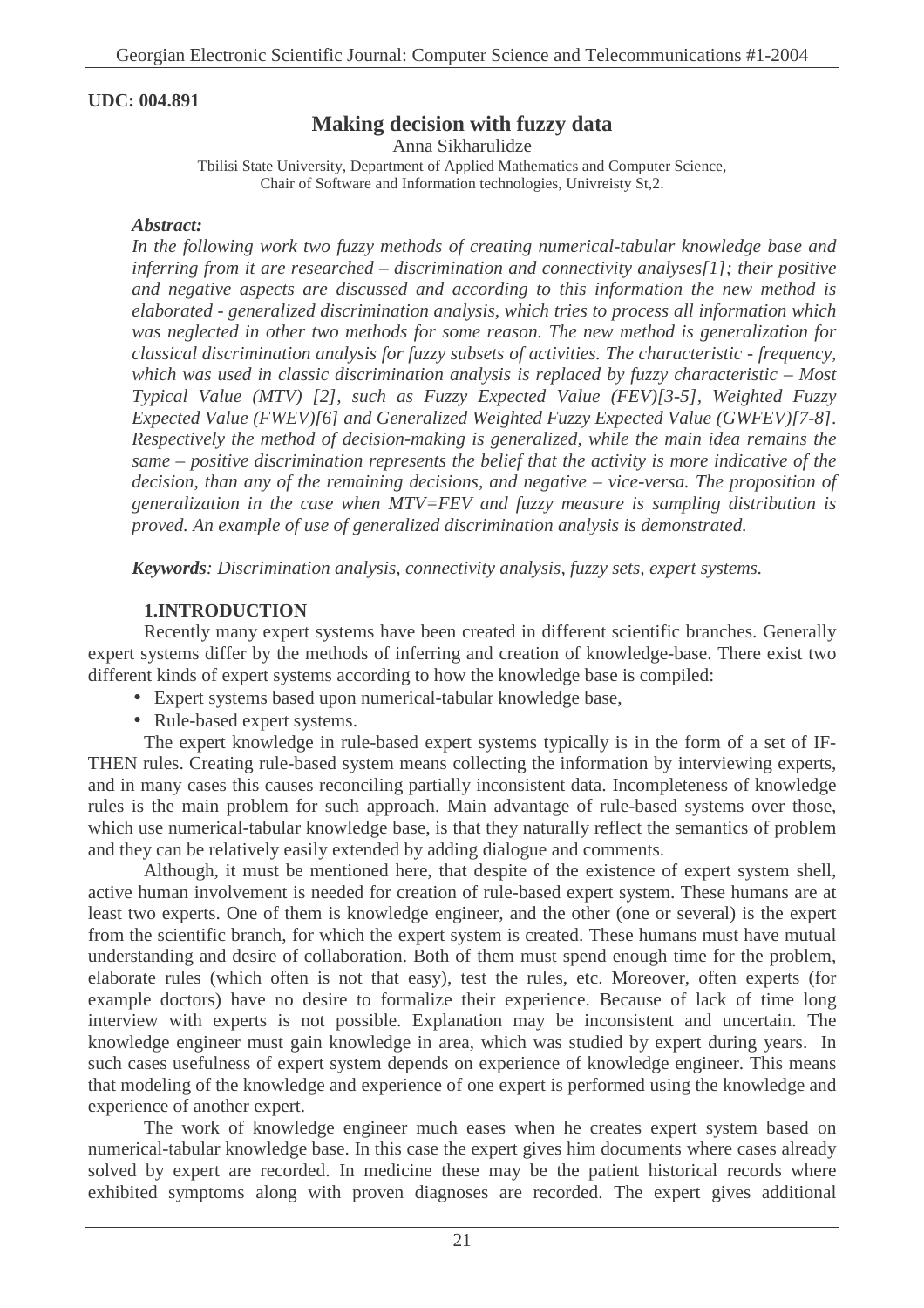explanation only when needed. Elaborating these documents is the prerogative of expert system shell, and thus, expert system shell itself creates numerical-tabular knowledge base.

Among many expert systems which use numerical-tabular knowledge base the most popular method is probably the method based on the Bayesian inference technique. But in many cases it turned out that Bayesian analysis demonstrates some difficulties. One of these is that Bayesian analysis is useful only in such situations when the data is objective by its nature, but in some scientific branches we need expert to determine if the activity was exhibited and how strongly. When data becomes subjective, i.e. fuzzy, certainty of Bayesian method is low and other ways must be searched for.

Alternative methods [1] were adopted by D.Norris, P.Pitsworth and J.baldwin called – discrimination analysis and connectivity analysis. In discrimination analysis activities are ranked according to how well they discriminate for each decision compared with other decisions. In the connectivity analysis sets of activities are established for each decision which represents an ideal pattern indicative of that disease.

In the present work discrimination analysis is discussed and its generalized version – Generalized Discrimination analysis is elaborated for fuzzy subsets of activities and compared to classic Discrimination analysis. The proposition of generalization is proved. Furthermore an example is shown demonstrating the use of Generalized Discrimination analysis.

#### **2.DISCRIMINATION ANALYSIS**

For general purposes let us consider that our objective is to reason according general set of activities. The information is read from general database, where historical data with exhibited activities and correct decisions are recorded.

>From the information in database the frequency distribution table is established, where *i* denotes the *i*-th activity and *j* denotes the *j*-th decision, and  $-f_{ij}$  proportion of cases when *j*-th decision was correctly stated and *i*-th activity was exhibited. In the following table  $D_j$  denotes  $j$ th decision and  $A_i$  - *i*-th activity,  $C_D$  denotes cardinality of the set of decisions and  $C_A$  denotes cardinality of the set of activities.

|                | $D_1$      | $\cdots$ | $D_{c_p}$     |
|----------------|------------|----------|---------------|
| A <sub>1</sub> | $f_{11}$   | $\cdots$ | $f_{_{1C_D}}$ |
|                |            |          |               |
| $A_{C_A}$      | $f_{C_A1}$ |          | $f_{C_A C_D}$ |

For each activity and decision positive discrimination and negative discrimination is calculated according to the formulas:

$$
p_{ij} = \sum_{k \in D} \left\{ \chi_{L \arg e - ratio} \left( \frac{f_{ij}}{f_{ik}} \right) \right\} / (C_D - 1),
$$
  

$$
n_{ij} = \sum_{\substack{k \in D \\ k \neq j}} \left\{ \chi_{L \arg e - ratio} \left( \frac{f_{ik}}{f_{ij}} \right) \right\} / (C_D - 1),
$$

where  $p_{ij}, n_{ij} \in [0,1]$ ; Large-ratio is the fuzzy subset with compatibility function:  $\chi_{\text{Large}-\text{ratio}}: R^+ \to [0,1]$ , mapping the positive real numbers, representing ratios, into the interval  $[0,1]$ .

The explanation of the positive and negative discrimination measures is that  $p_{ij}$  represents belief that activity  $i$  is more indicative of decision  $j$  than any of the remaining decisions, whilst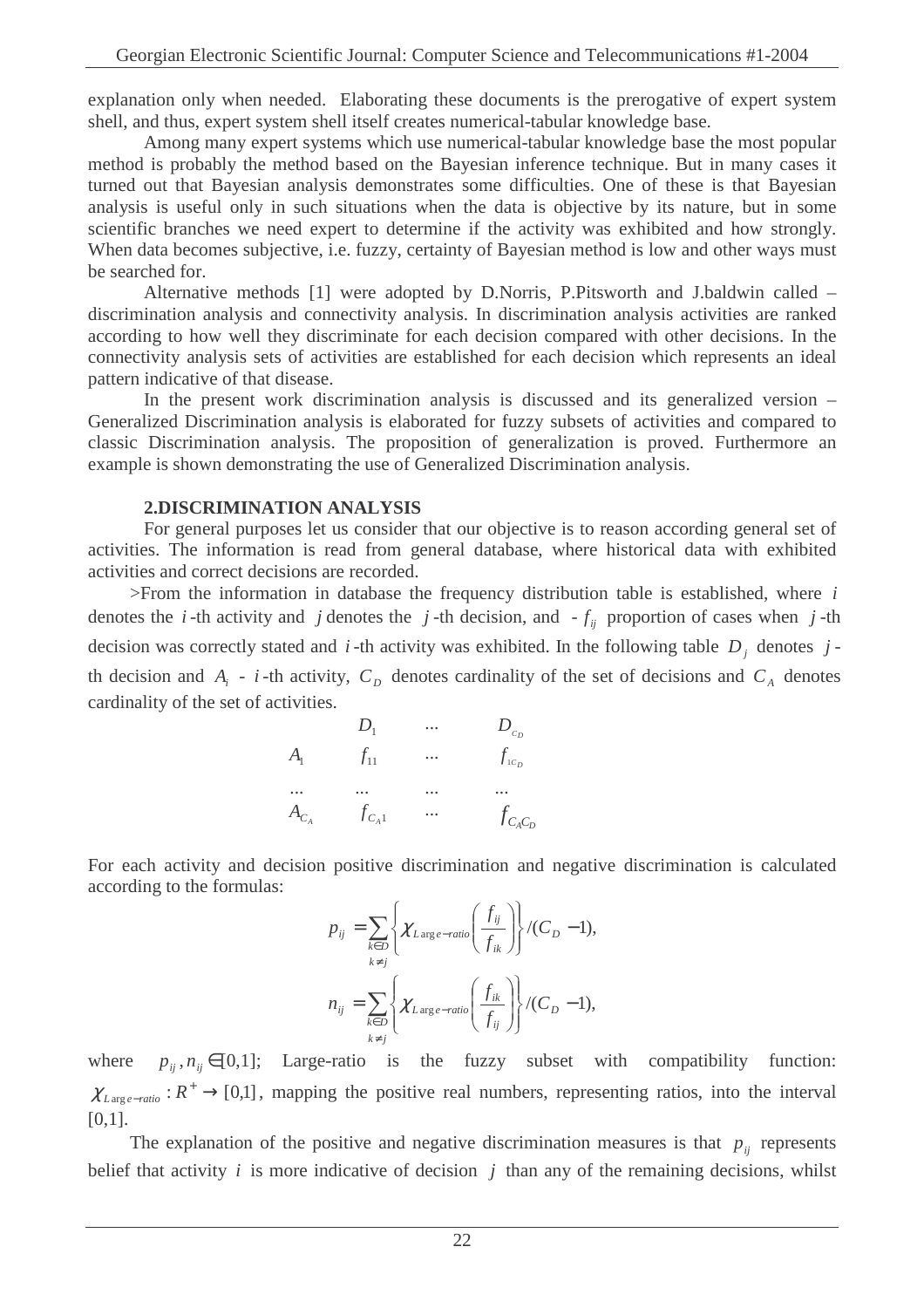$n_{ij}$  represents the belief that activity *i* is more indicative of not decisions *j* than any of the other decisions.

Given a case with a particular activity subset { $A_j$ } we select from the tables { $p_{ij}$ } and { $n_{ij}$ } only those rows corresponding to  $\{A_j\}$ , producing new tables  $\{p'_{ij}\}\$  and  $\{n'_{ij}\}\$ . A decision can be defined as a distribution over decisions { $\delta_j$ } as follows:

$$
\delta_j = \frac{1}{2} \{ \chi_{L \arg e}(\pi_j) + \chi_{Small}(V_j) \}, \quad j \in D,
$$

where

$$
\pi_j = \left\{ \sum_i p'_{ij} \right\} / C_A , \quad \nu_j = \left\{ \sum_i n'_{ij} \right\} / C_A
$$

and  $C_A$  denotes cardinality of  $\{A_j\}$ .

 $\pi_j$  and  $v_j$  represent the average of the positive and negative discrimination measures respectively, for decision *j* . The Fuzzy sets Large and Small have characteristic compatibility functions:  $\chi:[0,1] \to [0,1]$ , where  $\chi_{L \arg e}$  is monotonic increasing, and  $\chi_{Small}$  – monotonic decreasing in its argument.

The decision *j* with maximum magnitude in { $\delta$ <sub>*j*</sub> } can be interpreted as the most believable decision.

## **3. GENERALIZED DISCRIMINATION ANALYSIS**

As described above, in discrimination analysis it is necessary to build the frequency distribution table according to the information from general purpose database. Each element of table  $f_{ij}$  is the frequency of cases where *i*-the decision was correctly stated and *j*-th activity was exhibited. To calculate this frequency, we must know definitely was the activity performed or not. But in many real situations this cannot be stated definitely. For example in medical diagnostics if the activity is the symptom "severe pain", it is difficult to determine was it exhibited or not. In such cases it necessary that patient or doctor estimates the symptom. For example in Psychiatry [9] the doctor has scale from 0 to 5 and he estimates the level of exhibition of symptoms by the patient. Obviously such information is fuzzy and symptoms exhibited by patient represent the fuzzy subset of the set of symptoms.

In such cases calculation of frequencies becomes difficult. This problem can be solved one way, if we consider every activity exhibited if it wasn't estimated as 0 (but, this way we lose part of information). On the other hand, it is difficult to consider exhibited activity which was estimated by 1, and activity estimated by 5, moreover, some diseases may be characterized by strong exhibition of some symptom.

Obviously, for such cases the use of discrimination analysis is possible only if we generalize it for fuzzy subsets of activities.

At first sight, this problem is solved by connectivity analysis. The initial information is considered as fuzzy; the values in incidence matrix[1] are expert estimations of exhibited activity for particular case (doctor's estimation of symptom exhibited by patient). But it must be also mentioned that in connectivity analysis, as well as in discrimination analysis during inference process the authors require that subset of symptoms, exhibited by patient, for which decision should be made, be crisp, i.e. Above mentioned  $\{A_j\}$  is crisp subset. This is difficult to be achieved in many situations. It must be also said, that during connectivity analysis so called chains of connection are established, which consist of some amount of activities. That is, symptoms that are less connected are neglected. In discrimination analysis, if we had some information about each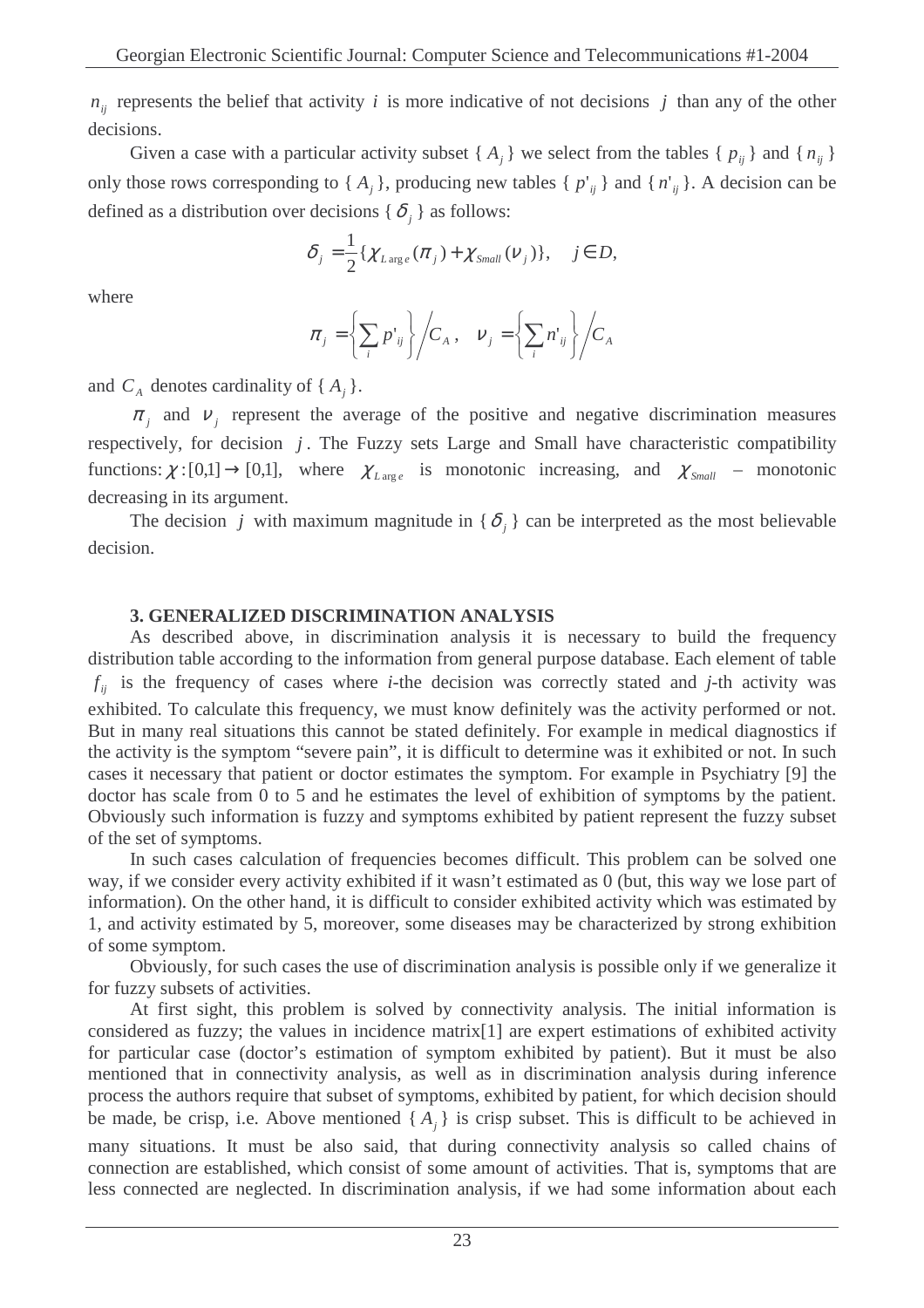activity in positive and negative discrimination tables, in connectivity analysis there will be several symptoms, that are not included in connectivity chains, and, correspondingly, we don't have any information about them. Thus, again, we loose part of information.

According to the above discussion, our problem was to elaborate method, which would consider initial information, as well as information, for which decision must be made, as fuzzy. Alongside, it was preferred that information is retained for each activity. These means, that we should maximally use all information available.

As already mentioned, one of positive sides of discrimination analysis is that information is retained about every activity, from one side how much they are indicative of some decision compared with other decisions, on the other hand – how contradictory. But to represent how indicative the activity is for decision, in discrimination analysis frequency is used, but for fuzzy subsets calculation of frequencies is a problem. Respectively frequency – as the characteristic of representativeness of activity must be changed by other characteristic. For such can be chosen Most Typical value, so called MTV[2], which indicates how much the activity is typical for the decision.

Instead of frequency distribution table, other table is constructed which we call MTV distribution table:

|                            | $D_1$        | $\cdots$ | $D_{C_n}$      |
|----------------------------|--------------|----------|----------------|
| $A_{\scriptscriptstyle 1}$ | $MTV_{11}$   | $\cdots$ | $MTV_{1C_D}$   |
|                            | $\cdots$     |          |                |
| $A_{C_A}$                  | $MTV_{C_A1}$ | $\cdots$ | $MTV_{C_AC_d}$ |

Generalized positive and negative discrimination values are calculated like classical discrimination analysis:

$$
gp_{ij} = \sum_{\substack{k \in D \\ K \neq j}} \left\{ \chi_{Larg \, e-ratio} \left( \frac{MTV_{ij}}{MTV_{ik}} \right) \right\} / (C_D - 1),
$$
  

$$
gn_{ij} = \sum_{\substack{k \in D \\ K \neq j}} \left\{ \chi_{Larg \, e-ratio} \left( \frac{MTV_{ik}}{MTV_{ij}} \right) \right\} / (C_D - 1),
$$

where  $MTV_{ij}$  it the most typical value of *i*-th activity for *j*-th decision. The process of decisionmaking is consists of following steps:

1. FUZZIFICATION**:** Suppose, given case is represented with the fuzzy subset with the following compatibility values:

$$
\big\{\mu_{1},\mu_{2}...,\mu_{C_{A}}\big\}
$$

2. INFERENCE**:** Positive and negative discriminations specific to this case must be calculated for each decision:

$$
cgp_{ij}(\mu_i) = gp_{ij} \circ \mu_i
$$
  

$$
cgn_{ij}(\mu_i) = gn_{ij} \circ \mu_i,
$$

where  $\circ$  is operation of minimum or product.

3. COMPOSITION**.** The final decision can be defined as a distribution over the set of decisions as follows:

$$
\delta_j = \frac{1}{2} \big( \chi_{L \arg e}(\pi_j) * \chi_{Small}(v_j) \big), \quad j \in D,
$$

where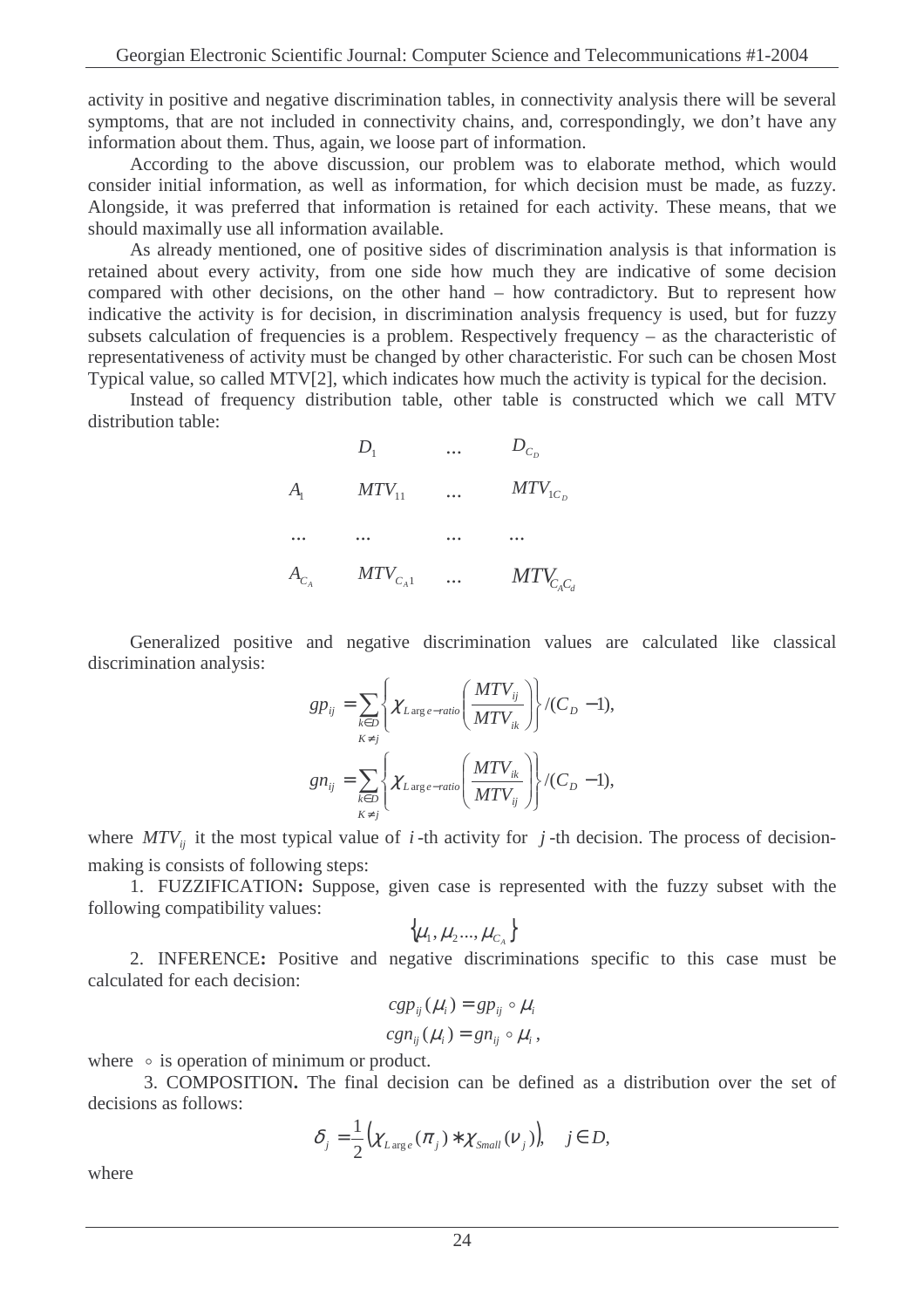$$
\pi_j = \left\{ \sum_i c g p_{ij}(\mu_i) \right\} / C_s , \qquad v_j = \left\{ \sum_i c g n_{ij}(\mu_i) \right\} / C_s ,
$$

and ∗ is the operation of maximum or sum.

4. DEFUZZIFICATION**.** Like the authors of classic discrimination analysis we will use the maximum method of defuzzification and interpret the decision with maximum magnitude in  $\{\delta_j\}$ as most believable.

The most Popular MTV is Fuzzy Expected Value (FEV) [3-5].

When  $MTV = FEV$  and g fuzzy measure is sampling distribution, following proposition of generalization can be proved:

Proposition: The generalized discrimination analysis is the extension of classic discrimination analysis, when for crisp ("non-fuzzy") subset of activities generalized and classic discrimination values coincide.

Proof: As known for discrete cases FEV can be calculated, using following formula [10]:

Consider finite set  $X = \{x_1, x_2, ..., x_n\}$  and its some fuzzy subset  $A \subset X$ , such that

compatibility values are ordered following way:  $\chi_{\tilde{A}}(x_1) \leq \chi_{\tilde{A}}(x_2) \leq \cdots \leq \chi_{\tilde{A}}(x_n)$ , then Fuzzy

Expected Value (FEV) of compatibility function  $\chi_{\tilde{A}}$  (FEV) with regard to fuzzy measure *g* equals:

$$
FEV = \max_{i} \{ \chi_{\tilde{A}}(x_i) \wedge g(X_i) \} = \min_{i} \{ \chi_{\tilde{A}}(x_i) \vee g(X_i) \}
$$

where  $X_i = \{x_i, ..., x_n\}, i = 1,2,...n$ , and  $\vee$  denotes maximum of two elements.

Its known [11], that crisp subset is concrete case of fuzzy subset, when the compatibility function has only to values  $-0$  or 1. Correspondingly, for each decision population will divide into two groups. For *j* -th decision and *i* -th activity the process of calculation of FEV can be represented by the following table:

| group $#$ | $\mathcal{L}$ i | $n_{\rm}$    | n <sup>1</sup>                |                                                  | $\chi_i \wedge n_i$ |
|-----------|-----------------|--------------|-------------------------------|--------------------------------------------------|---------------------|
|           |                 | $n_{\chi=0}$ | $n = n_{\chi=0} + n_{\chi=1}$ | $\mathfrak{n}$<br>$- =$<br>$\boldsymbol{n}$      |                     |
|           |                 | $n_{\chi=1}$ | $n_{\chi=1}$                  | $\frac{n_{x=1}}{n} = J_{ij}$<br>$\boldsymbol{n}$ | l ii                |

In this table  $\chi$ <sup>*i*</sup> represents compatibility values,  $n$ <sup>*i*</sup> - quantity of cases in group,  $n^{(i)}$  aggregated quantities;  $n_{\chi=0}$  represents the quantity of cases, where *j*-th decision was correctly stated, but *i*-th activity was not exhibited;  $n_{\chi=1}$  represents the quantity of cases where *j*-th decision was correctly stated, and *i* - th activity was exhibited.

As seen from the table, the value of FEV will equal to  $\frac{\gamma_{e1}}{\gamma_{i}} = f_{ij}$ *n n*  $x^{\overline{z}} = f_{ii}$ , which is the ratio of cases where *i*-th activity was exhibited and total amount of cases, which equals to the frequency of exhibition of this activity. Respectively, for crisp subsets MTV distribution table will transform to frequency distribution table.

Generalized positive and negative discrimination values will be calculated as follows: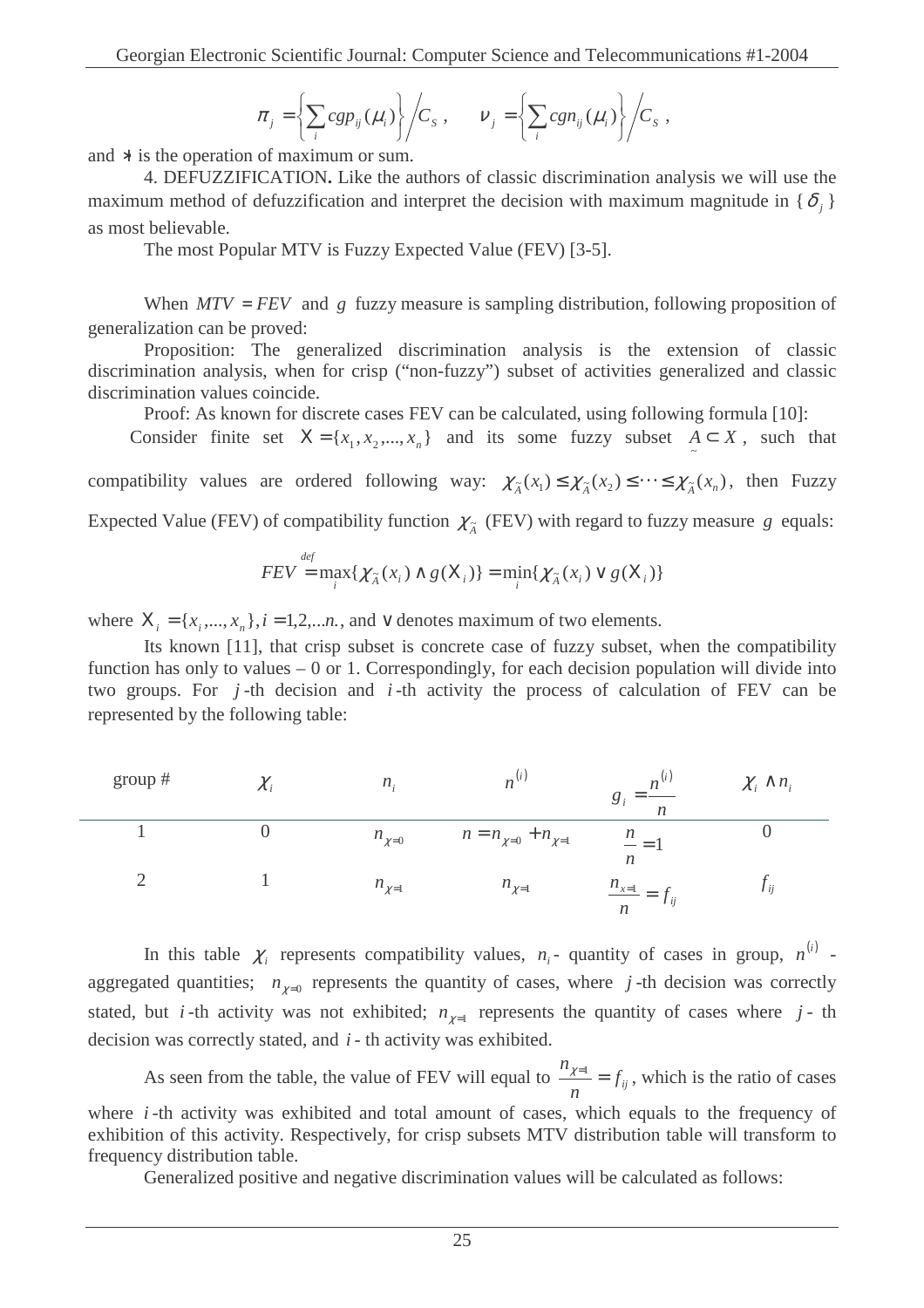$$
gp_{ij} = \sum_{k \in D} \left\{ \chi_{Large-ratio}\left(\frac{MTV_{ij}}{MTV_{ik}}\right) \right\} / (C_D - 1) = \sum_{k \in D} \left\{ \chi_{Large-ratio}\left(\frac{f_{ij}}{f_{ik}}\right) \right\} / (C_D - 1) = p_{ij},
$$
\n
$$
gn_{ij} = \sum_{k \in D} \left\{ \chi_{Large-ratio}\left(\frac{MTV_{ik}}{MTV_{ij}}\right) \right\} / (C_D - 1) = \sum_{k \in D} \left\{ \chi_{Large-ratio}\left(\frac{f_{ik}}{f_{ij}}\right) \right\} / (C_D - 1) = n_{ij},
$$

and

$$
cgp_{ij}(\mu_i) = gp_{ij} \circ \mu_i = p_{ij} \circ \mu_i
$$
  

$$
cgn_{ij}(\mu_i) = gn_{ij} \circ \mu = n_{ij} \circ \mu_i,
$$

will give us  $p_{ij}$  and  $n_{ij}$ , when  $\mu_i = 1$ , and 0, when  $\mu_i = 0$ , this practically means choosing discriminations of those activities which were exhibited during this concrete case. The following procedure totally coincides with classical discrimination analysis, and thus results will also coincide with results of classic discrimination analysis.

It must be mentioned here, that FEV doesn't always represent the Most Typical Value of Population and in its place Weighted Fuzzy Expected Value (WFEV) [6] and Generalized Weighted Fuzzy Expected Value (GWFEV) [7-8] can be used. Correspondingly, in MTV distribution table, FEV will be replaced by these values.

#### **4. EXAMPLE.**

Suppose we have only two diseases  $D_1$  and  $D_2$ , both are characterized by only two symptoms  $S_I$  and  $S_2$ . Also the following information is available: five patients who suffered from  $D_1$  exhibited  $S_1$  with compatibility value 0.8, three with 0.6 and two with 0.9. Six of these patients exhibited  $S_2$  with compatibility value 0.1, two with 0.3 and other two 0.4. Six patients who suffered from  $D_2$  exhibited  $S_1$  with compatibility value 0.1, three with 0.2 and one with 0.4. Five of these patients exhibited  $S_2$  with compatibility value 0.2, four with 0.1 and one with 0.3.

Suppose the new patient arrives exhibition of  $S<sub>1</sub>$  for him is evaluated as 0.9, and  $S<sub>2</sub>$  as 0.1. It is obvious that first disease is characterized by higher exhibition of  $S_I$  then  $D_2$  that means that this patient must have suffered from first disease. But if we try to use here discrimination analysis, we can't get any result. Both symptoms were actually exhibited during both diseases and frequencies for each equal to 1. That means that with discrimination analysis we will obtain results  $\delta_1 = 0.5$  and  $\delta_2 = 0.5$  meaning none of the diseases can be preferable.

Now let us apply the generalized discrimination analysis and calculate *FEV*s.

As described in [12] for calculation of  $FEV_{11}$  we can build the following table:

| # of group | $n_{\rm f}$ | $\chi_{i}$ |    | $n^{(i)}$ $g_i = n^{(i)}/n$ $\chi_i \wedge g_i$ |     |
|------------|-------------|------------|----|-------------------------------------------------|-----|
|            | -3-         | 0.6        | 10 |                                                 | 0.6 |
|            |             | 0.8        |    | 0.7                                             | 0.7 |
| 3          |             | 09         |    |                                                 |     |

where  $n_i$  is the number of people in *i*-th group:  $n^{(i)} = \sum_{j=1}^{n}$ *n*  $\sum_{j=1}^{\infty}$ <sup>*i*</sup> $\iota$ </sup>  $n^{(i)} = \sum_{j=1}^{n} n_j$ ,  $i = 1, 2, ..., n$ ,  $n = 5$ . Thus the most

typical is the second group and  $FEV_{11}=0.7$ .

For calculation of  $FEV_{21}$  we have the following table:

| # of group | $n_{\rm f}$ | $\chi_i$ |    | $n^{(i)}$ $g_i = n^{(i)}/n$ $\chi_i \wedge g_i$ |       |
|------------|-------------|----------|----|-------------------------------------------------|-------|
|            | h —         | 0.1      | 10 |                                                 | (0.1) |
|            |             | 0.3      |    | (1.4)                                           | 0.3   |
|            |             | () 4     |    | 02                                              | 02    |

Thus the most typical is the second group and  $FEV_{21} = 0.3$ .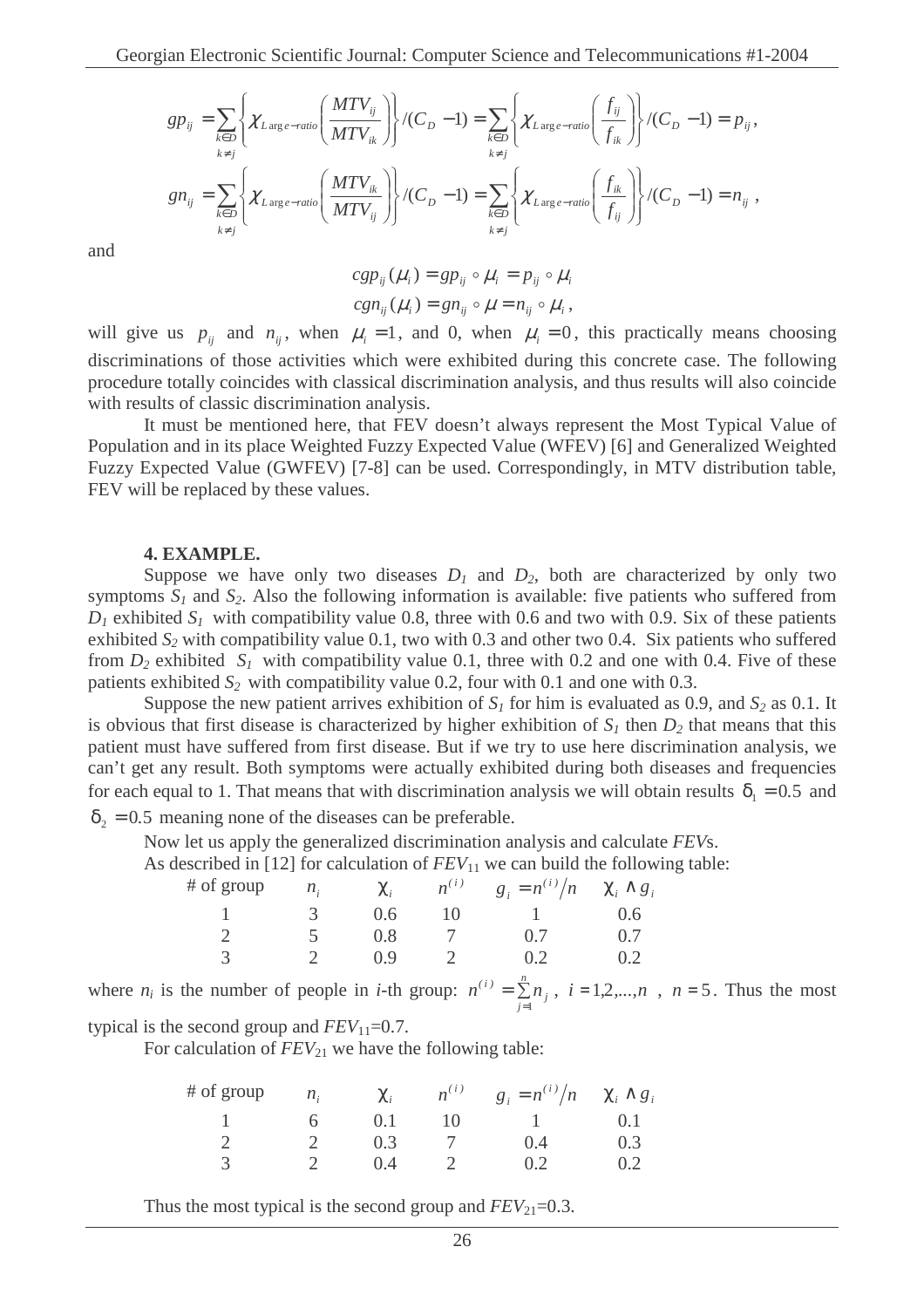| For calculation of $FEV_{12}$ we have the following table: |  |  |
|------------------------------------------------------------|--|--|
|------------------------------------------------------------|--|--|

| # of group                    | $n_i$          |       |                 | $\chi_i$ $n^{(i)}$ $g_i = n^{(i)}/n$ $\chi_i \wedge g_i$ |       |
|-------------------------------|----------------|-------|-----------------|----------------------------------------------------------|-------|
| $\mathbf{I}$ and $\mathbf{I}$ | 6 <sup>6</sup> | 0.1   | $\overline{10}$ | $1 \qquad \qquad 0.1$                                    |       |
|                               |                | 0.2   |                 | 0.5                                                      | 02    |
| $\mathcal{A}$                 |                | (0.4) |                 | $()$ 1                                                   | (0,1) |

Thus the most typical is the second group and  $FEV_{12}=0.2$ . For calculation of  $FEV_{22}$  we have the following table:

| # of group | $n_{i}$           | $\chi_i$ |    | $n^{(i)}$ $g_i = n^{(i)}/n$ $\chi_i \wedge g_i$ |       |
|------------|-------------------|----------|----|-------------------------------------------------|-------|
|            | $\mathbf{\Delta}$ | 0.1      | 10 |                                                 |       |
|            |                   | 0.2      |    | 0.6                                             | 0.2   |
| 3          |                   | 0.3      |    | $()$ 1                                          | (0.1) |

Thus the most typical again is the second group and  $FEV_{22}=0.2$ . So *FEV* Distribution Table will look this way:

$$
\begin{array}{cc}\n & D_1 & D_2 \\
S_1 & 0.7 & 0.2 \\
S_2 & 0.3 & 0.2\n\end{array}
$$

We can easily calculate the generalized positive and negative discrimination values (Suppose  $\chi$ <sub>*L*arge−*ratio*</sub> (*x*) = *x* / 3.5 ):

$$
gp_{11} = gn_{12} = \chi_{Large-ratio}\left(\frac{0.7}{0.2}\right) = \chi_{Large-ratio}\left(3.5\right) = 1,
$$
\n
$$
gn_{11} = gp_{12} = \chi_{Large-ratio}\left(\frac{0.2}{0.7}\right) = \chi_{Large-ratio}\left(0.286\right) = 0.082,
$$
\n
$$
gp_{21} = gn_{22} = \chi_{Large-ratio}\left(\frac{0.3}{0.2}\right) = \chi_{Large-ratio}\left(1.5\right) = 0.429,
$$
\n
$$
gn_{21} = gp_{22} = \chi_{Large-ratio}\left(\frac{0.2}{0.3}\right) = \chi_{Large-ratio}\left(0.667\right) = 0.190.
$$

For our patient with  $\mu_1 = 0.9$  and  $\mu_2 = 0.1$ , we can calculate positive and negative discriminations specific to this case. Corresponding tables will have the following view:

| Positive discrimination |                    |  | Negative discrimination |             |
|-------------------------|--------------------|--|-------------------------|-------------|
|                         | $D_1$ $D_2$        |  |                         | $D_1$ $D_2$ |
|                         | $S_1$ 0.9 0.0738   |  | $S_1$ 0.0738 0.9        |             |
|                         | $S_2$ 0.0429 0.019 |  | $S_2$ 0.019 0.0429      |             |

Afterwards,

$$
\pi_1 = \nu_2 = \frac{0.9 + 0.0429}{2} = 0.471,
$$
  

$$
\pi_2 = \nu_1 = \frac{0.0738 + 0.019}{2} = 0.046.
$$

Now we can perform the following calculations (let  $\chi_{Large}(x) = x$  and  $\chi_{Small}(x) = 1-x$ ).

$$
\delta_1 = \frac{1}{2}(0.471 + 0.0.954) \approx 0.71,
$$